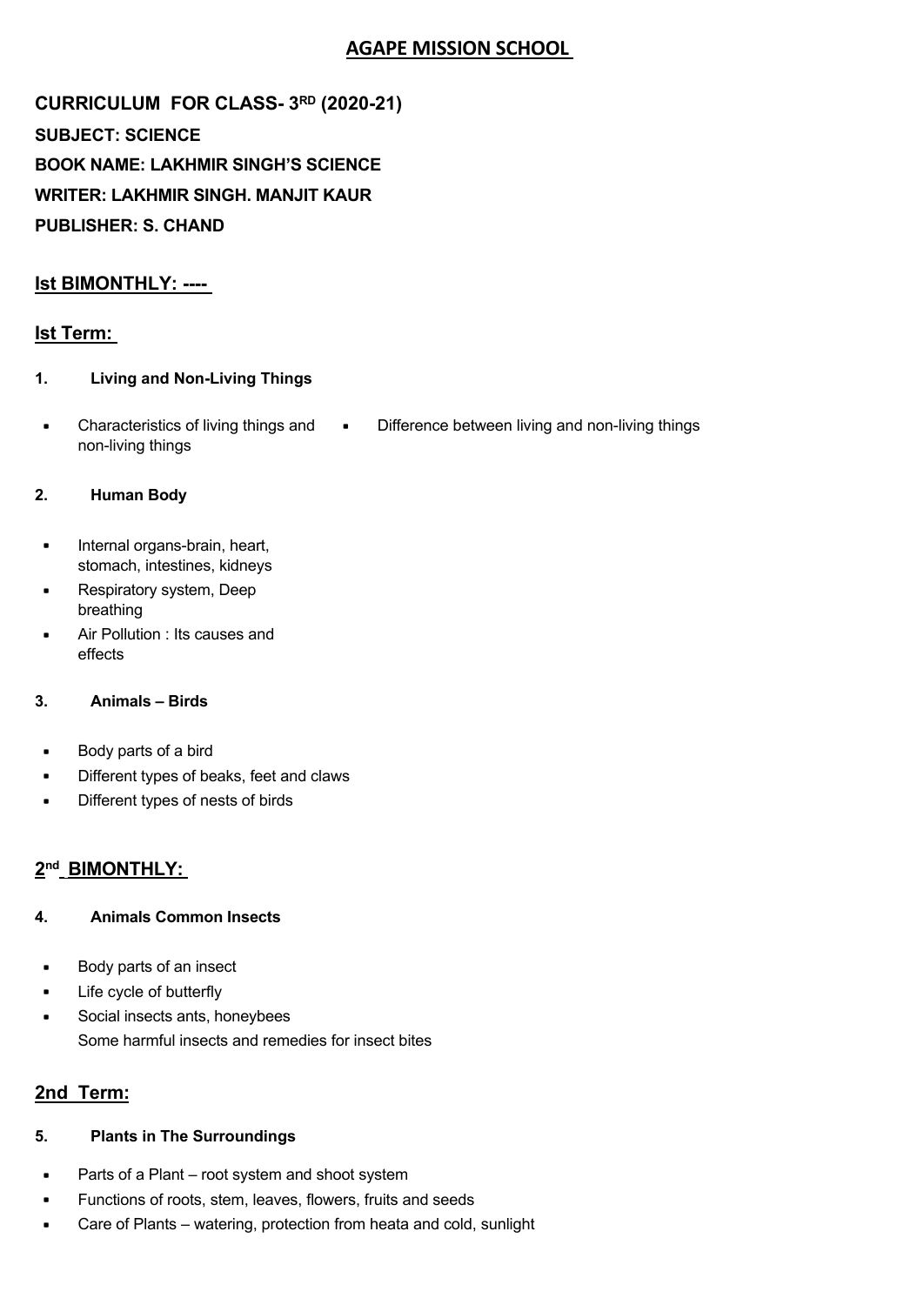#### **6. Food we Get From Plants**

- Types of Plants trees, shrubs, herbs, climbers, creepers
- Parts of plants used as food leaves, roots, stems fruits, seeds, flowers

#### **7. Forms of Matter- Solids, Liquids and Gases**

• Properties of solids, liquids and gases

## **3rd BIMONTHLY:**

#### **8. Some Properties of Water**

- Changing states of water- solid to liquid, liquid to gas, to liquid, liquid to solid
- Water and water solutions and conditions for making a solution
- Objects that float or sink in water

## **3rd Term:**

#### **9. Water as a Resource**

- Change of state- evaporation, condensation
- Water cycle
- Impurities of water and purification of water
- Rainwater harvesting

#### **10. Sun as a Natural Resource**

- Uses of solar energy
- Seasons : summer, monsoon, autumn, winter, spring
- Renewable and non-renewable sources of energy

#### **11. Cleanliness, Health and Hygiene**

- Personal cleanliness- hand washing, oral hygience, bathing, hair care
- Cleanliness in the surroundings: ways to improve the surroundings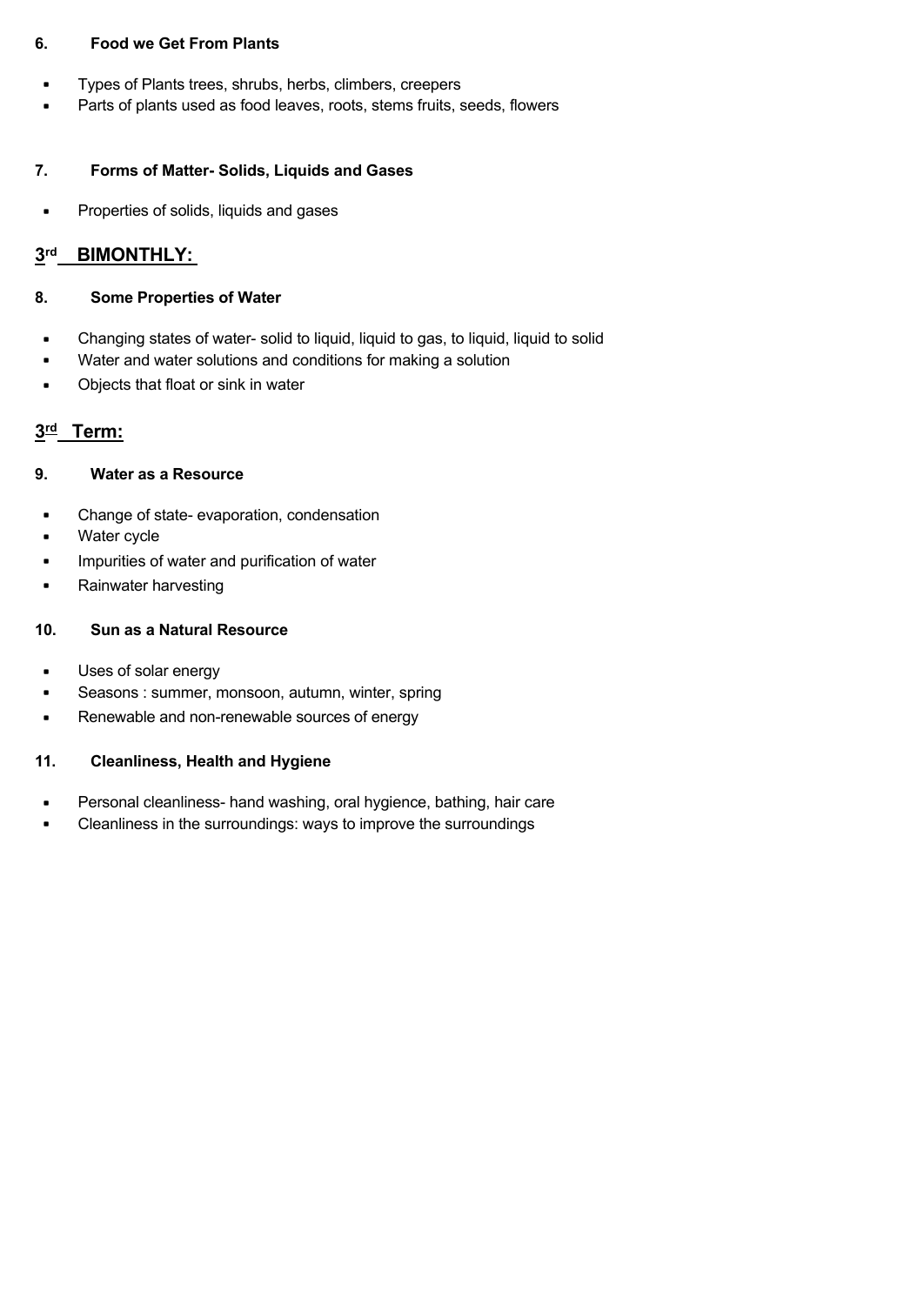## **CURRICULUM OF CLASS 3 (2020-21)**

## **SUBJECT- COMPUTER**

### **BOOK'S NAME- BLOOM WITH COMPUTERS**

## **WRITER'S NAME- NIDHI GUPTA**

## **PUBLISHER- G. RAM BOOKS (P.) LTD**

### **FIRST TERM**

- **L-1: KNOW YOUR COMPUTER**
- **L-2: WINDOWS 10 OPERATING SYSTEM**

## **SECOND TERM**

- **L-3: LET'S TYPE IN WORD 2013**
- **L-4: LEARN ABOUT INTERNET**
- **L-5: USING INTERNET**

### **THIRD TERM**

- **L-6: MORE ABOUT PAINT**
- **L-7: MANAGING FILES AND FOLDERS**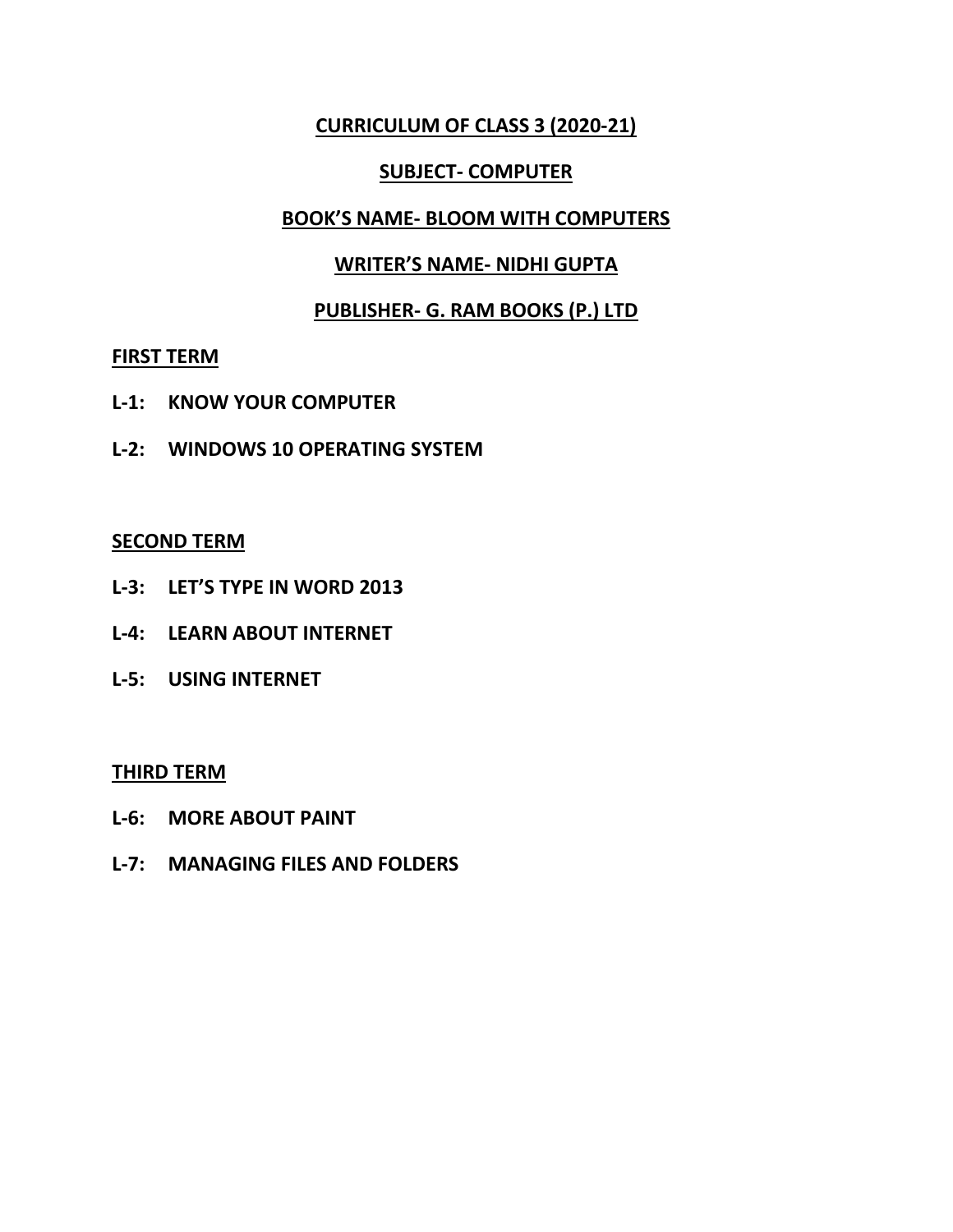# **Class 3rd**

**English**

# **Books used - 1. Moonbeam -3 2. Grammar Gear -3**

# **A. Oral Reading and Comprehension**

1.Reading with correct pronunciation and expressions.

2.Seen and Unseen Comprehensions

| Term 1              | Term 2                | Term 3                     |
|---------------------|-----------------------|----------------------------|
| <b>Lessons</b>      | <b>Lessons</b>        | <b>Lessons</b>             |
| 1. The Princess and | 1. The Mysterious     | 1. Country Mouse and       |
| the Pea             | <b>Night Creature</b> | <b>Town Mouse</b>          |
| 2. The Talkative    | 2. The Telephone      | 2. Heidi in the            |
| <b>Tortoise</b>     | Story                 | <b>Mountains</b>           |
| 3. Birbal in Exile  | 3. How Night Began    | <b>3.</b> What a Wonderful |
| 4. The Wish Maker   | 4. Buried Treasure    | Day !                      |
|                     |                       | 4. The Elves and the       |
|                     |                       | Shoemaker                  |

- B. **Spellings:** A list of difficult words given by teacher.
- C. **Recitation :** Recitation of poems with clarity, correct pronunciation, rhythm and expressions.

| Term 1         | Term 2                | Term <sub>3</sub>   |
|----------------|-----------------------|---------------------|
| 1. A Good Play | 1. The Merry Month of | 1. A City Sand-Pile |
| 2. The Rainbow | March                 | 2. Little Things    |
|                | 2. The Reason Why     |                     |

## **D. Grammar**

| Term 1                | Term 2                  | Term <sub>3</sub>     |
|-----------------------|-------------------------|-----------------------|
| 1. Nouns – Collective | 1. Verbs                | 1. Punctuation        |
| and Abstract          | 2. Verbs $-$ The Simple | 2. Kinds of Sentences |
| 2. Nouns – Singular   | <b>Tenses</b>           | 3. Sentences-         |
| and Plural            | 3. Adverbs- of Manner,  | Affirmative and       |
|                       | of Time and Of Place    | <b>Negative</b>       |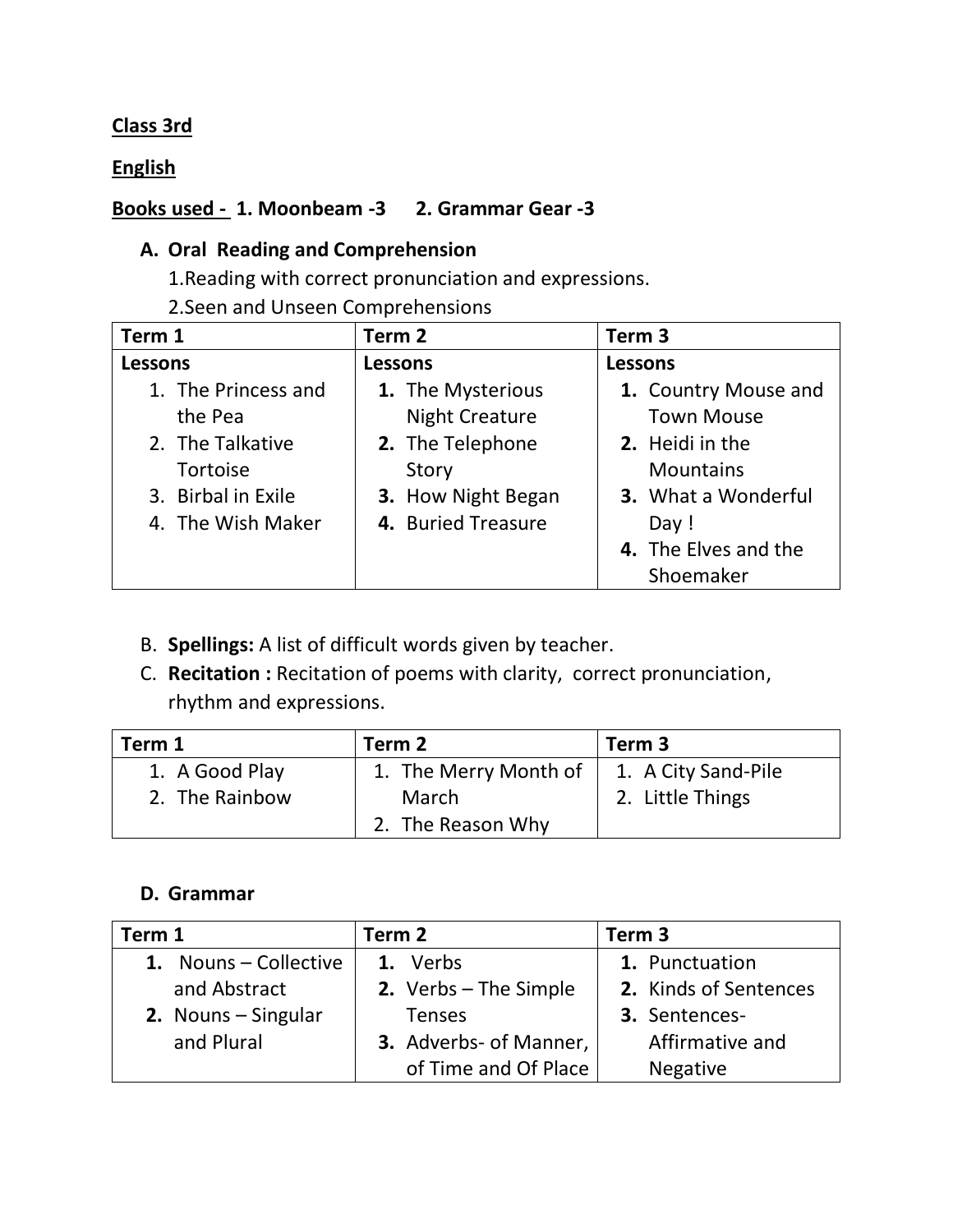| 3. Adjectives- of      | 4. Pronouns - Personal | 4. Vocabulary- |
|------------------------|------------------------|----------------|
| Quality, Number        | and Demonstrative      | Synonyms,      |
| and Quantity           | 5. Conjunctions        | Antonyms,      |
| 4. Adjectives-         | 6. Interjections       | Homophones,    |
| Demonstrative and      | 7. Prepositions $-$ of | compound words |
| Possessive             | Place and of Time      |                |
| 5. Forming Adjectives  |                        |                |
| 6. Articles-A, An, The |                        |                |

# **E. Creative Writing**

| Term 1                 | Term 2                   | Term 3                   |
|------------------------|--------------------------|--------------------------|
| 1. Describe a topic in | 1. Describe a topic in a | 1. Story writing using   |
| a paragraph            | paragraph                | pictures / helpwords     |
| 2. Describe a picture  | 2. Describe a picture in | 2. Describe a topic in a |
| in 7 lines             | 10 lines                 | paragraph                |
| 3. Story sequencing    | 3. Informal letter       | 3. Informal.letter       |
|                        |                          |                          |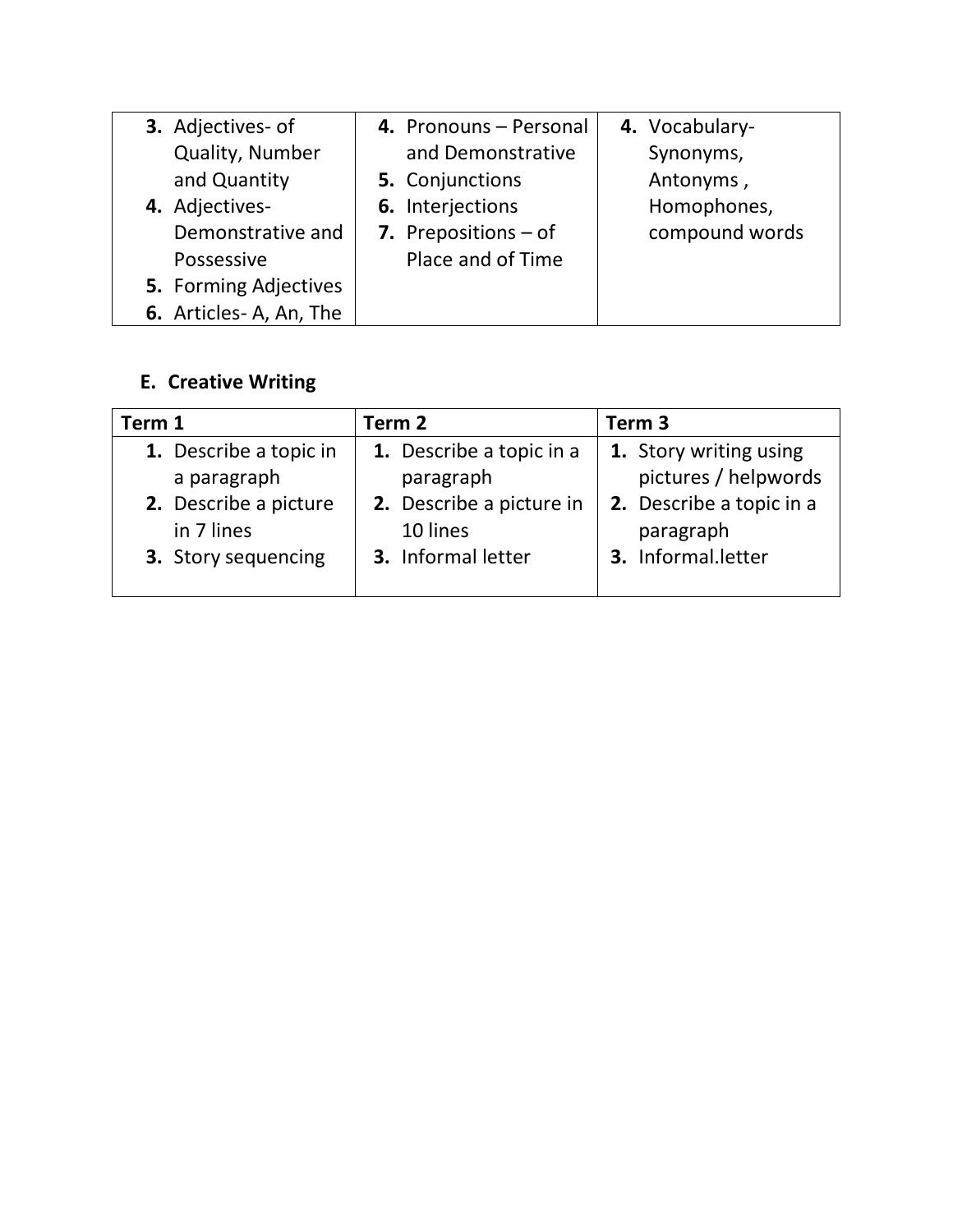| व्याकर0ा                                                                                                                                                                        |                                                                                                                                                    |                                                                                                                                      |
|---------------------------------------------------------------------------------------------------------------------------------------------------------------------------------|----------------------------------------------------------------------------------------------------------------------------------------------------|--------------------------------------------------------------------------------------------------------------------------------------|
| Tem<br>Tesson<br>1 आर्षा, बोली, उपभाषा तथा लिपि<br>2 वर्ठा - विचार                                                                                                              | Term '2<br>Lesson<br>1 . सेज्ञा<br>2- सर्वनाम<br>3- लिगू वचन तथा कारक<br>4. विशेषण                                                                 | Term ! 3<br>esson<br>1. अविकारी शुव्य ।<br>2- वर्त नी तथा सामान्य अमुद्रियाँ<br>3- विराम चिहन<br>4. शुव्य संडार                      |
| $\frac{3}{4}$ effect year of<br>$5.2106$ विचार<br>$6 - 2106 - 31312$<br>त्र मुहावरे, लोकीाकीयों                                                                                 | 5.1971<br>6.2106915<br>त्र मुहावरे, लोकोम्सियाँ                                                                                                    |                                                                                                                                      |
| रचनात्मक<br>लेखन Termi<br>1 निवंध लेखन<br>2 पत्र लेखन<br>$\frac{2}{3}$ angrad at aga<br>चित्र वर्षन<br>$\frac{1}{6}$ . अमुन्देद<br>$\frac{1}{6}$ अपठित गदयांश<br>तथा<br>पद्यांश | Term:2<br>1. नितंस लेखन<br>$2 - \frac{1}{1}$<br>3- <i>cheff</i> लेखन<br>3- नित्र पूर्वन<br><u>5 - अनुरुद्देव</u><br>6 - अपाठेत गंदयांश<br>- पदयांश | Term: 3<br>1. निवंश लेखन<br>$2 - \frac{47}{100}$ $\frac{227}{100}$<br>4-107 905-<br>5- अरुद्ध<br>6- अपाहित वादयोश<br>तथा<br>पदयोष्ठी |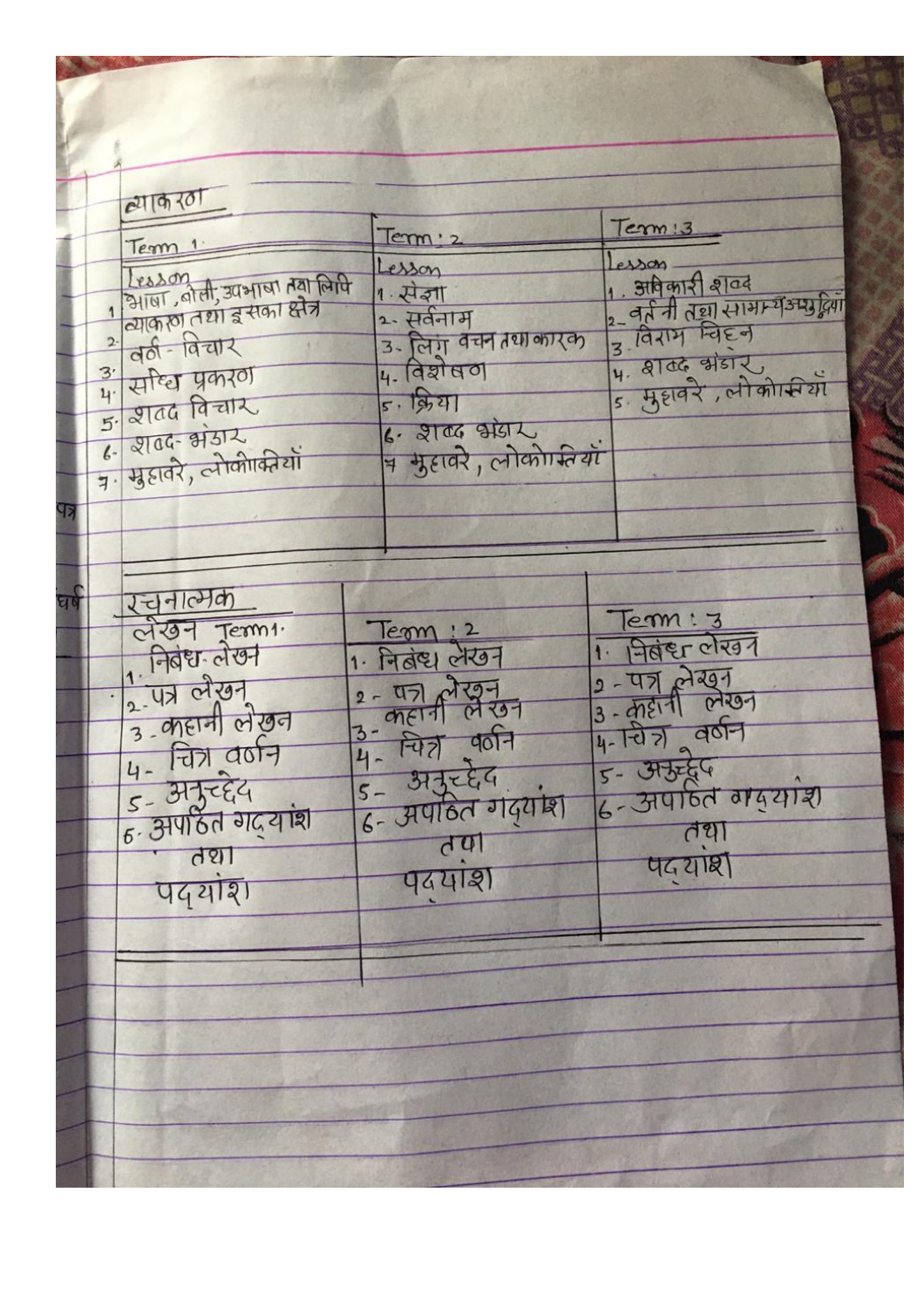पाठ्यक्रम विभाजन अगोप मियन स्कूल 2020-21 विषय: – हिंदी, कक्षा: – तीन<br>उस्तरु : – – गीविमा हिंदी पाठमाला, उलोक<br>लेखक: – – विनय श्रीवास्तव  $\left| \vec{r} \right|$ Yonlato :- Book Magic अ मेरिक पठन-पाठन तथा अपहित गढयांश । सही उच्चारण तथा अपने भाव व्यक्त करना<br>२: देखकर व्याग्व्हें तथा वाक्यों को पहना<br>३, पहित तथा अपहित गदयंघ्रा को समझकर प्रश्नों Term :1  $Term - 2$  $Term - 3$ व 2106/र्थ :- कठिन 2106, 2166 प्राध्यापक दवारा करवाना स सर-बर तथा लय बढ़्ध पहना  $Term - 1$ Term: - 2<br>1 :- युख की कुंजी  $Term: -3$ <br>1 :- <u>वितली</u> रानी 1- मारत देश हमारा 2: - बादल किसेके  $2 - 4\pi \pi \pi 3$ Ź काका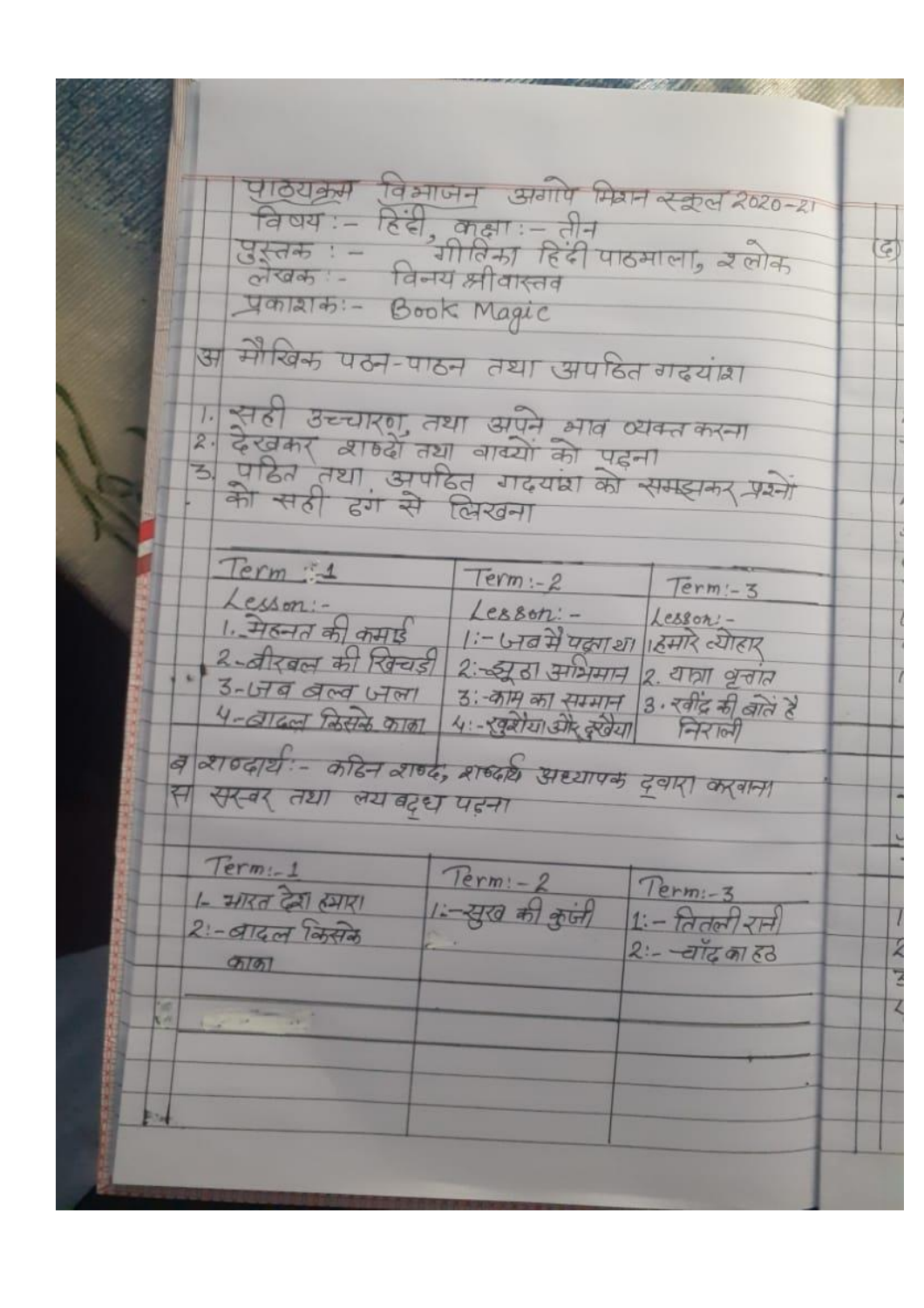# **Agape Mission School**

**Class-3rd**

## **Subject -Mathematics**

## **Book Used by- Practice Mathematics (Rachna Mehta)**

| 1st Term                                                                                                                                                                                                                                                                                                                                                                                                                           | 2nd Term                                                                                                                                                                                                                                                                                                                                                                                                                                                                                                | 3rd Term                                                                                                                                                                                                                                                                                                                           |
|------------------------------------------------------------------------------------------------------------------------------------------------------------------------------------------------------------------------------------------------------------------------------------------------------------------------------------------------------------------------------------------------------------------------------------|---------------------------------------------------------------------------------------------------------------------------------------------------------------------------------------------------------------------------------------------------------------------------------------------------------------------------------------------------------------------------------------------------------------------------------------------------------------------------------------------------------|------------------------------------------------------------------------------------------------------------------------------------------------------------------------------------------------------------------------------------------------------------------------------------------------------------------------------------|
| 1) Numbers (up to 9999)<br>Revision Exercise; 4-digit<br>numbers; Skip counting;<br>Representing 4-digit number<br>on an abacus; Place value Of<br>a number; Face value Of a<br>number; Even and odd<br>numbers; Expanded form and<br>short form/standard form;<br>Predecessor and successor;<br>Comparing numbers;<br>Ordering of numbers;<br>Forming of numbers;<br>Rounding off numbers;<br>Roman numbers; Math Lab<br>Activity | 5) Division<br>Revision exercise; Equal<br>sharing; Relationship<br>between multiplication and<br>division. Properties of<br>division; Dimension method<br>(Dividing a 2-digit number);<br>Dividing a 3-digit number;<br>Dividing a 4-digit number;<br>Division by 10 and 100; Word<br>problems; Math Lob Activity                                                                                                                                                                                      | 9) Time<br>The Clock (minute hand and<br>hour hand); Time: Minute<br>hand is at any number; Time:<br>Minute hand is at 3 or 9;<br>Time: Minute hand is at 6;<br>Conversion of time; AM or<br>PM; The 24 hour clock;<br>Conversion of 12 hour to 24<br>hour and 24 hour to 12 hour;<br>Understanding calendar;<br>Math Lab Activity |
| 2) Addition<br><b>Revision Exercise; Addition</b><br>Of 3-digit number; Addition<br>properties; Estimation of<br>sum; Word problems                                                                                                                                                                                                                                                                                                | 6) Geometry<br>Simple concepts of geometry;<br>Types of straight lines;<br>Difference between a line, a<br>line segment and a ray;<br>Measuring a line segment;<br>Drawing a line segment;<br>Open and closed figures;<br><b>Two dimensional Shapes</b><br>(2D); Polygons: Triangle,<br>Quadrilateral, Rectangle,<br>Square, Circle; Tangram<br>shapes; Tessellations (Tiles);<br>Solid shapes (Three<br>dimensional shapes - 3D);<br>Line drawings of 3D objects;<br>Idea of map; Math Lab<br>Activity | 10) Money<br><b>Revision Exercise; Writing</b><br>rupees and paise; conversion<br>of money; Addition and<br>subtraction of money;<br>Multiplication of money by a<br>single digit number; Math Lab<br>Activity                                                                                                                     |
| 3) Subtraction<br><b>Revision Exercise;</b><br>Subtraction of 3-digit<br>numbers; How to check<br>correctness of subtraction by<br>addition; Properties Of<br>subtraction; Performing                                                                                                                                                                                                                                              | 7) Fractions<br>Fraction: meaning;<br>Numerator and denominator;<br>Types of fractions;<br>Comparing like fractions;<br>Ordering like fractions;<br>Addition and subtraction of                                                                                                                                                                                                                                                                                                                         | 11) Symmetry and Patterns<br>Symmetry; Line of symmetry;<br>Symmetry in alphabets;<br>Patterns; Patterns in<br>numbers; Math Lab Activity                                                                                                                                                                                          |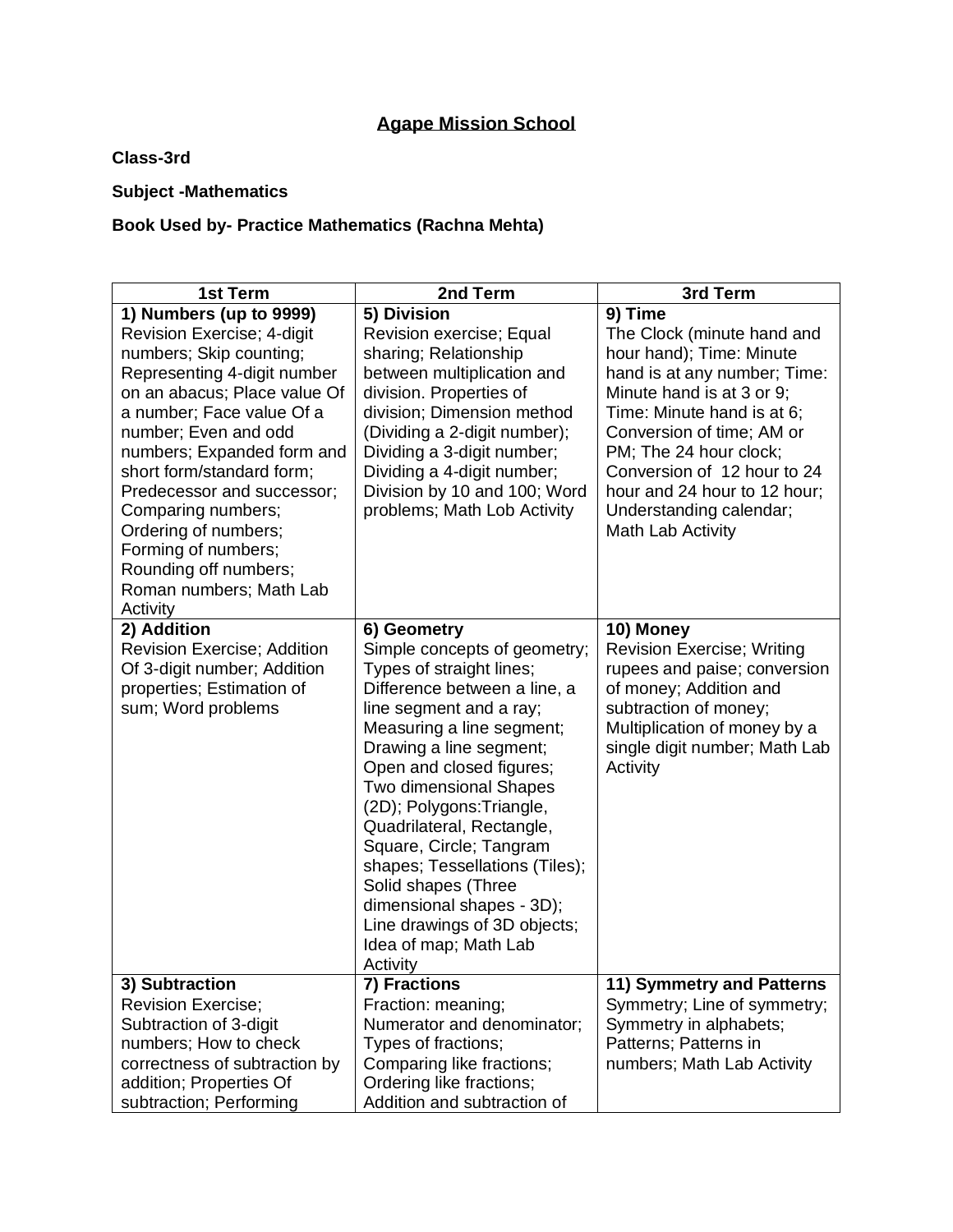| addition and subtraction<br>together; Estimation of                                                                                                                                                                                                                                                                                                                                                                           | like fractions; Find fractions<br>of a collection; Math Lab                                                                                                                                                                                                                                                                                                                                                                                                                                                                                                                                                                                                                                                                                                                    |                                                                           |
|-------------------------------------------------------------------------------------------------------------------------------------------------------------------------------------------------------------------------------------------------------------------------------------------------------------------------------------------------------------------------------------------------------------------------------|--------------------------------------------------------------------------------------------------------------------------------------------------------------------------------------------------------------------------------------------------------------------------------------------------------------------------------------------------------------------------------------------------------------------------------------------------------------------------------------------------------------------------------------------------------------------------------------------------------------------------------------------------------------------------------------------------------------------------------------------------------------------------------|---------------------------------------------------------------------------|
| difference; Word Problems<br>4) Multiplication<br><b>Revision Exercise;</b><br>Multiplication Table: 3, 4, 5.6,<br>7, 8, 9; Properties of<br>multiplication; Multiplication<br>by 10, 100 or 1000<br>100. 1000; Multiplication by<br>the multiples of 10,;<br>Multiplication by a 2-digit<br>multiplier; Lattice Algorithm;<br><b>Estimating products; Word</b><br>problems; Test your<br>understanding; Math Lab<br>Activity | Activity<br>8) Measurement<br>Measurement of length;<br>Standard units of length<br>: Conversion of units of<br>length: (metres and<br>centimetres); Conversions of<br>units of length: (metres and<br>kilometres); Addition and<br>subtraction of lengths;<br>Measurement of weight; Non-<br>standard units for measuring<br>weight; Standard units for<br>measuring weight;<br>Conversion of units of weight:<br>(grams and kilograms);<br>Addition and subtraction of<br>weights; Measurement of<br>capacity; Non-standard units<br>for measuring capacity<br>Standard units of capacity<br>; Conversions of units of<br>capacity: (litres and<br>millilitres); Addition and<br>subtraction of capacity; Word<br>problems: (measurement of<br>length, weight and capacity); | 12) Pictograph<br>Data; Tally marks;<br>Pictographs; Math Lab<br>Activity |
|                                                                                                                                                                                                                                                                                                                                                                                                                               | <b>Math Lab Activity</b>                                                                                                                                                                                                                                                                                                                                                                                                                                                                                                                                                                                                                                                                                                                                                       |                                                                           |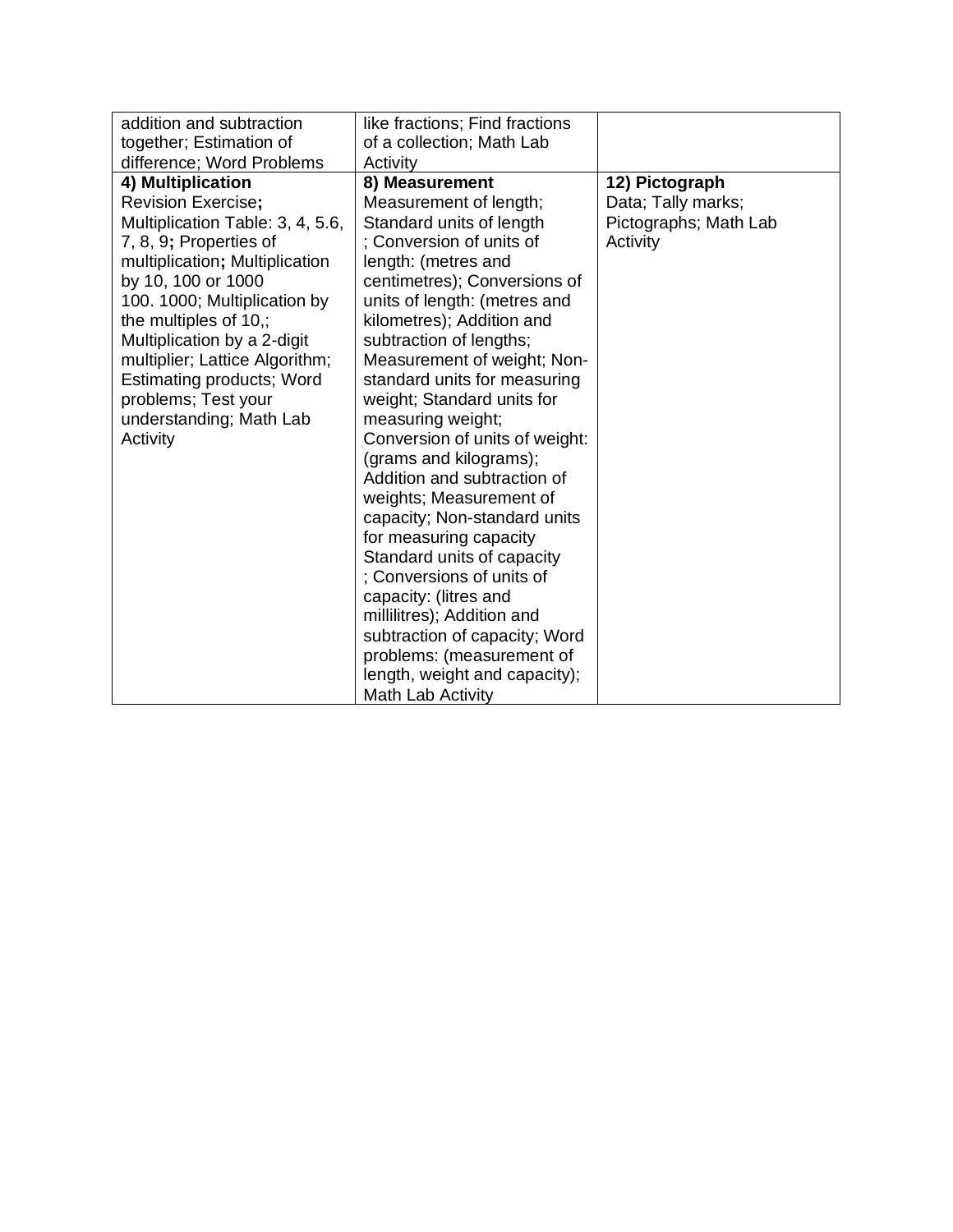# **AGAPE MISSION SCHOOL**

**CLASS:- 3 rd**

**SUBJECT:- Moral Science**

**Book name:- Learn to lead (***Think, Act and Change***)**

**Writer's name:- Dr. Vandana Lulla**

**Publisher's name:- Cambridge University**

# **Term 1**

- **1)** Information at Your Fingertips (*Accessing and Analyzing Information*)
- **2)** Cooperation- The Game Changer (*Collaboration*)
- **3)** The Lost Art of Letter Writing (*Communication*)
- **4)** The Moods Inside Us! (*Conflict Management*)

# **Term 2**

- **5)** Think and win (*Critical Thinking*)
- **6)** Curiosity Makes You Better (*Curiosity*)
- **7)** Understanding Other's Feelings (*Empathy*)
- **8)** Plant the Seed of an Idea (*Ideation*)

# **Term 3**

- **9)** Yes, You can (*Motivation*)
- **10)** Stay Organized for Better Performance (*Organizing skills*)
- **11)** Be The Change (*Taking initiative*)
- **12)** Visualise and Realise (*Visualisation*)